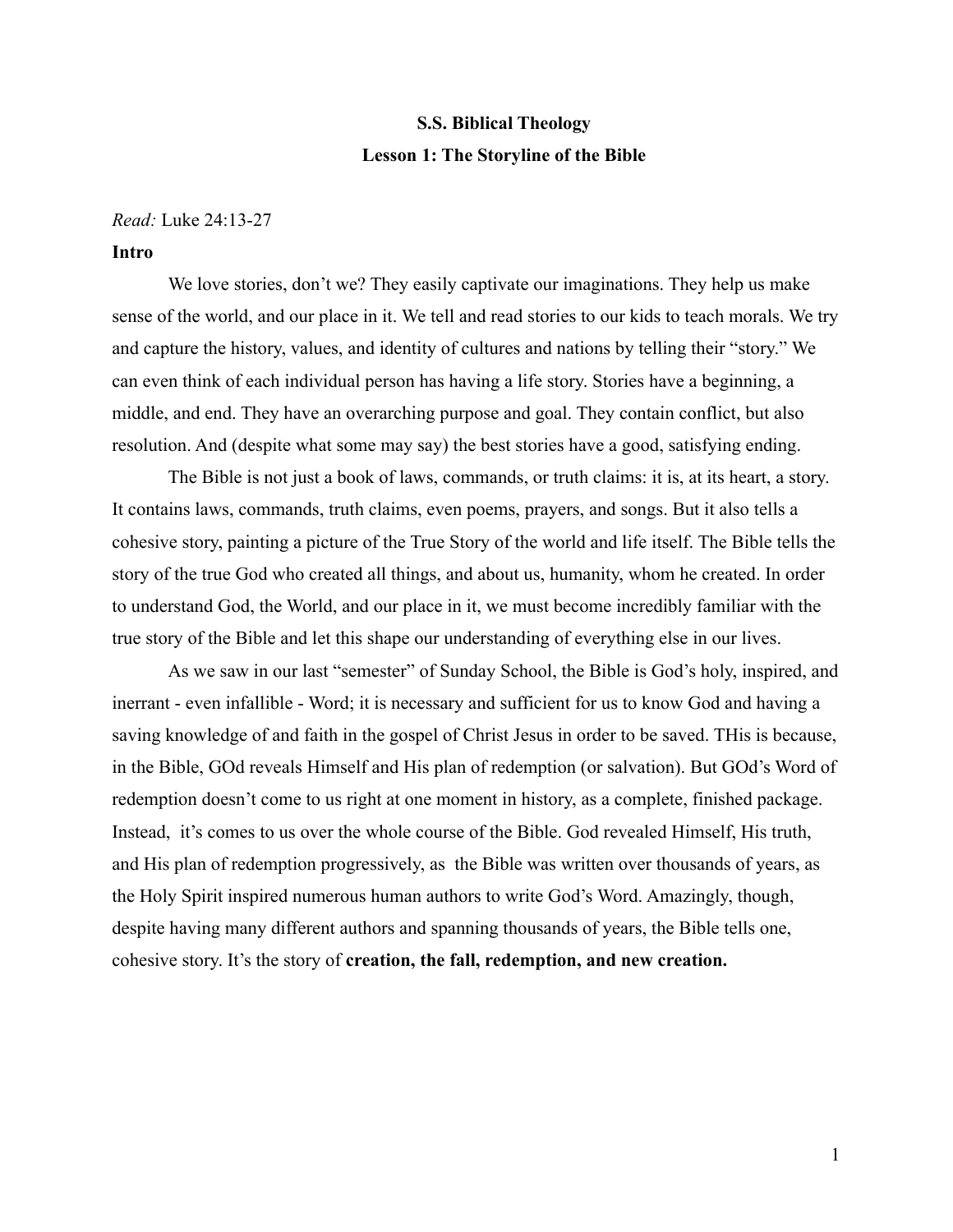

This is the story that progressively unfolds throughout the Bible. It's the story of how God created us all, how humanity fell into sin, and how GOd has progressively revealed, accomplished, and applied his plan of redemption, ending in the coming restoration, or New Creation, of all things..And at the center of this story is the person and work of Jesus Christ. He is the center of the story. This is why, as we read earlier from Luke 24, that the entirety of the scriptures, both the Old and New Testaments, point us to and tell us about Jesus Christ. Christ is the key to understanding and interpreting the Bible. And understanding the storyline of the Bible is essential for us rightly understanding how it all fits together.

We're going to slowly walk through the storyline of the Bible together over the next few months in this "Biblical Theology" Sunday School class. As we talked about last semester in one of our classes, there are two main types of theology: *systematic theology* and *biblical theology.* Systematic Theology is where we take a topic and ask, "What all does the Bible say about this topic?" and then try to fit it all neatly together. We did before the Christmas break with the doctrine of Scripture and Revelation. THe second type is Biblical Theology. THis is where we try to trace out the progressive flow and storyline of the BIble itself, seeing how it all fits together. We're doing Biblical Theology when we ask questions like, "How does the New Testament relate to the Old Testament?" or "How does the book of Genesis, or Ezra, or Revelation, fit in with the

1

<sup>&</sup>lt;sup>1</sup> This illustration was originally drawn by Lee Tankersley.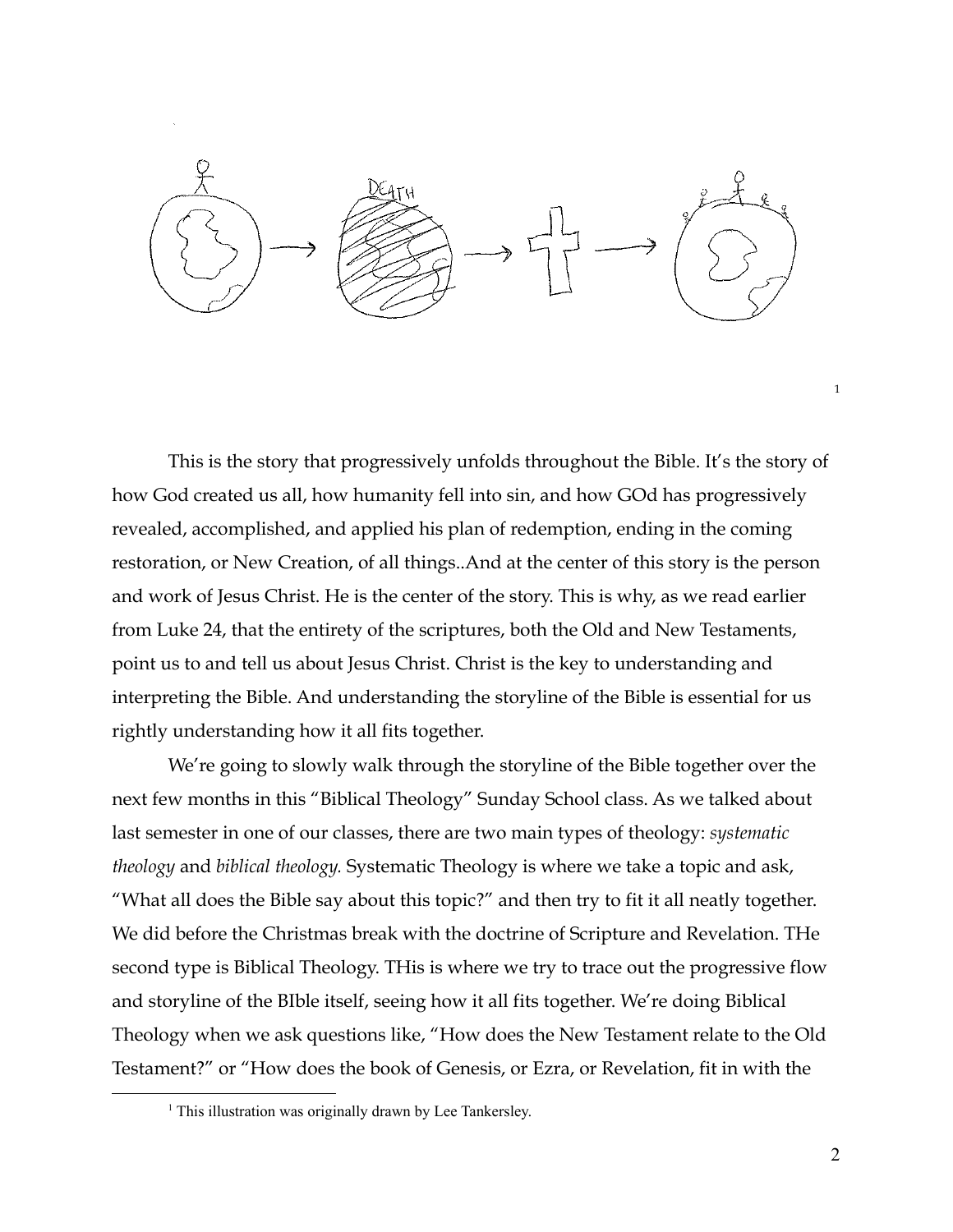rest of the Bible?" That's what we're going to be doing for this Sunday School series: *Biblical Theology.* We're going to be looking at how the entire Bible fits together, by looking at the cohesive story that it tells throughout. We'll walk slowly through key passages of the Bible to trace out this storyline. But today, let's just outline the basic structure of this storyline some more, so we can get an idea of the "big picture" first.

### **I. Creation**

God created the world. We see this in *Gen. 1-2.*

When God created the world, all was good. Mankind imaged God, perfectly reflecting, resembling, and representing him as we reign over creation. This was paradise. Mankind was with God, delighting in God, and obeying God.

God created mankind to be His *people,* living in His *place* (the Garden of Eden, expanding it throughout the world), and He created a relationship between God and man. The word covenant isn't used, but as we'll see next week, we can describe what happens as a covenantal relationship: GOd promises that if they obey Him and live in right relationship with God and Creation, mankind will remain God's People and live in God's Place, Paradise, living forever and eating from the Tree of Life. But the flip side is: if they disobey and break the covenant, by disobeying God, then mankind's relationship with God will be broken, they'll no longer be God's people, and they'll have to leave God's place.

And, unfortunately, we know that's exactly what happened: *paradise was lost.*

### **II. Fall**

Mankind sinned and creation fell. In Genesis 3, we are told that Adam and Eve sinned. And when they sinned, they and everything else in all of creation was cursed. The ground starting bearing thorns and thistles. Death reigned over the earth. And humanity's nature was corrupted with sin. I mean, in the very next chapter after the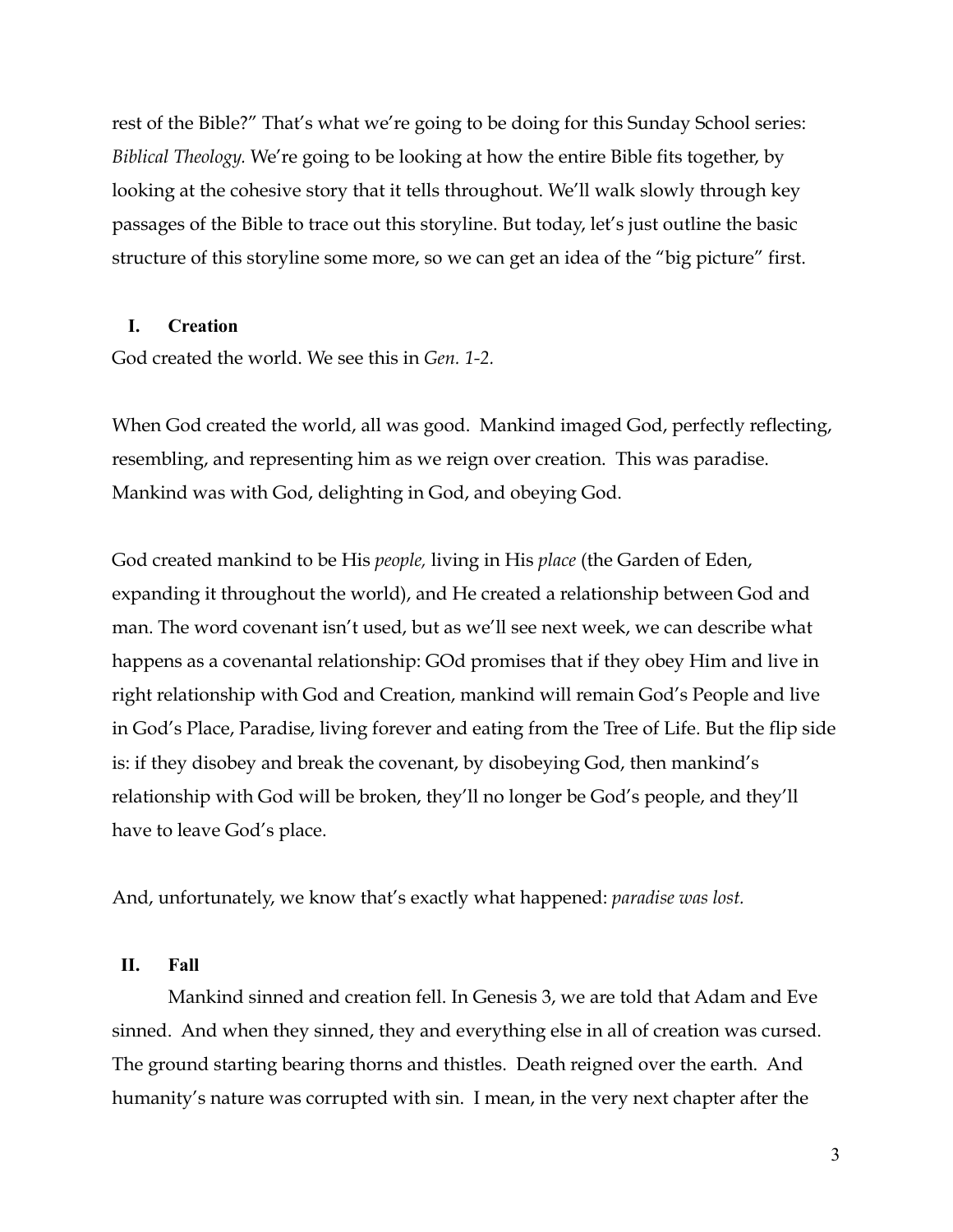fall, Cain kills his brother Abel, and in the chapter thereafter we have a record of everyone living a while and then dying. Now, that is common to us, but before the fall death wasn't even in the picture.

The relationship is broken. God's People are no longer His people. They have to leave God's place. Mankind and creation itself are cursed. Satan reigns. Sin abounds. Death enters the world. Creation is broken; the image of God in man is distorted. And every person become a sinner, doomed to stand condemned under the wrath of the holy, just God that we have rebelled against.

But, thankfully, the story doesn't end there. This second stage of the story sets the scene for the rest of the story to unfold. Because of the Fall - because humanity has sinned, because we're all cursed, because death reigns, Satan has dominion over the world, and creation itself is broken - because of this, all of humanity desperately needs salvation and deliverance; we need *redemption.*

Thankfully, this is what we see unfold throughout the rest of the Bible's storyline: *God's unfolding plan of redemption.*

## **III. Redemption**

Immediately after the Fall and Curse of humanity and creation, God began promising coming redemption. Some of these promises were explicit. In Genesis 3:15, for example, God promised that there would be a son who would be born from the woman's line, and he would crush the head of the serpent, that which we recognize as Jesus being born and conquering Satan by his life, death, and resurrection from the dead.

But there are other less direct promises as well. In fact, most of the Old Testament predicts this promise of coming redemption in *indirect* ways, just by giving us pictures, types, shadows, and symbols of what is coming. You have pictures of who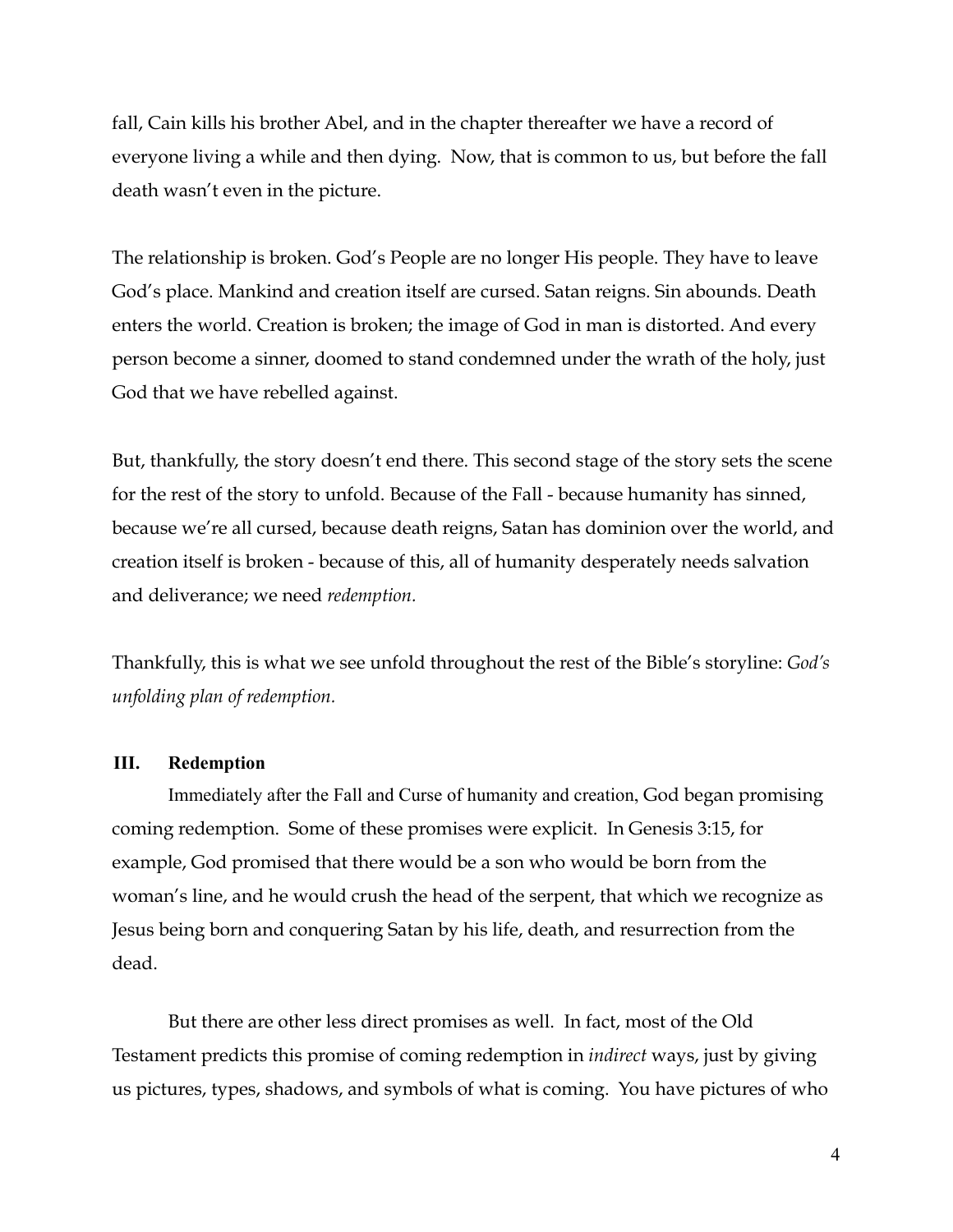Jesus is and what he will do in persons, institutions, and practices in the Old Testament that seem great in themselves but always point you toward more. So, for example, you see the sacrifices of bulls, goats, and lambs for sin. That's great. But you realize that these are just types and shadows because we have to keep repeating them. But they're helpful types and shadows because they're giving us a picture of what God must do for us. His own Son must come and make atonement for us through the sacrifice of himself. And then he comes, fulfilling God's promises of redemption.

So while part one, Creation, sets the stage for us, and part two, The Fall, introduces the conflict that has to be resolved, setting the plot in motion, part 3, redemption, gives us the content of our plot, or story arch: it gives us the *rising action, climax, and falling action.* It should be no surprise, then, that part 3, Redemption, covers the vast majority of the Bible.

The plot of the Bible's storyline is driven by the problem introduced in Genesis 1-3: the problem of sin and our need for redemption. And this story centers around God's promises of redemption and His means of accomplishing them. So this is very important for us to understand, right from the beginning: *God is the main character of the story of the Bible;* he is the hero, not us. We're the ones that need saving.

So, we can outline the major turning points of the story of redemption by seeing God's main promises, or covenants, given. These covenant promises of God drive the story along, and even frame it.

- **1. Adamic Covenant/Promise of Redemption**
- **2. Noahic Covenant**
- **3. Abrahamic Covenant**
- **4. Mosaic Covenant**
- **5. Davidic Covenant**
- **6. Exile: Promises Broken? Promise of a New Covenant**
- **7. New Covenant of Christ**

Jesus is the center of the story. Jesus fulfills God's promises and covenants. Jesus is the center of GOd's plan of Redemption. Jesus Christ, the Son of GOd, comes, lives, dies, and is raised to redeem us from sin and judgment.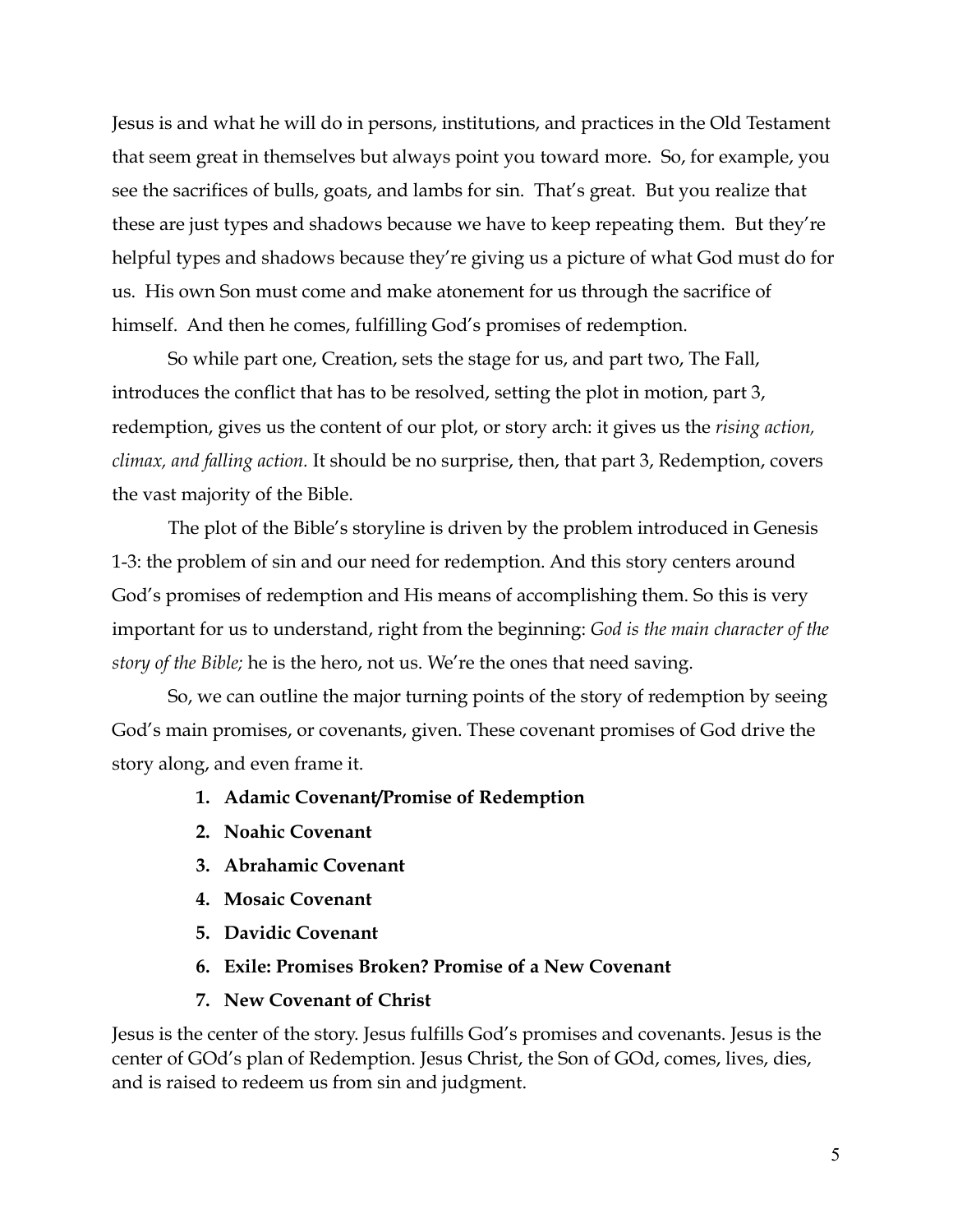Jesus is the answer to how a sinful people can be reconciled to a holy God again and dwell with him in paradise. He comes and obeys God at every point, living a perfectly holy life, dies on the cross to pay the penalty for the sins of anyone who would repent of their sins and believe in him, and then he is raised from the dead on the third day, conquering death forever. Therefore, if anyone believes in him, we are united with him by faith so that the blessings that Christ receives come to us as well. And because he's coming back to make the earth new again and reign over a new creation, we will get to reign with him with no more sickness, sin, pain, disease, or death.

This leads us to our last point in the Bible's storyline.

## **IV. Restoration/ New Creation**

Jesus will come back to raise the dead and make a new perfect creation where we reign with him forever.

The Bible doesn't scrap God's good creation but redeems it. One day God's children will be raised from the dead and the earth made perfectly new so that we can reign with the Lord forever.

## **Conclusion/Application**

We're going to go over this storyline in more detail over the next few months. But today, it's important for us to note a few important themes that tie the entire storyline of the Bible together:

- 1. God is the main character, not Us
- Story Center's on GOd's Glory Revealed Through Plan of Redemption, Revolving Around the Person and Work of Jesus Christ
- 2. God's People
- 3. God's Place
- 4. God's Covenants

The Story is outlined, as we've seen, into 4 parts: Creation, Fall, Redemption, New Creation. It begins with God creating His People (Mankind made in His image) and putting them in God's place (Garden of Eden). The story of the BIble is all about God, His people, and His relationship with them, symbolized by whether or not they get to live with God in GOd's place. Humanity's relationship with God is broken by the Fall, and needs to be restored through God's work of Redemption, which is fulfilled in the person and work of Jesus Christ. God's plan of redemption